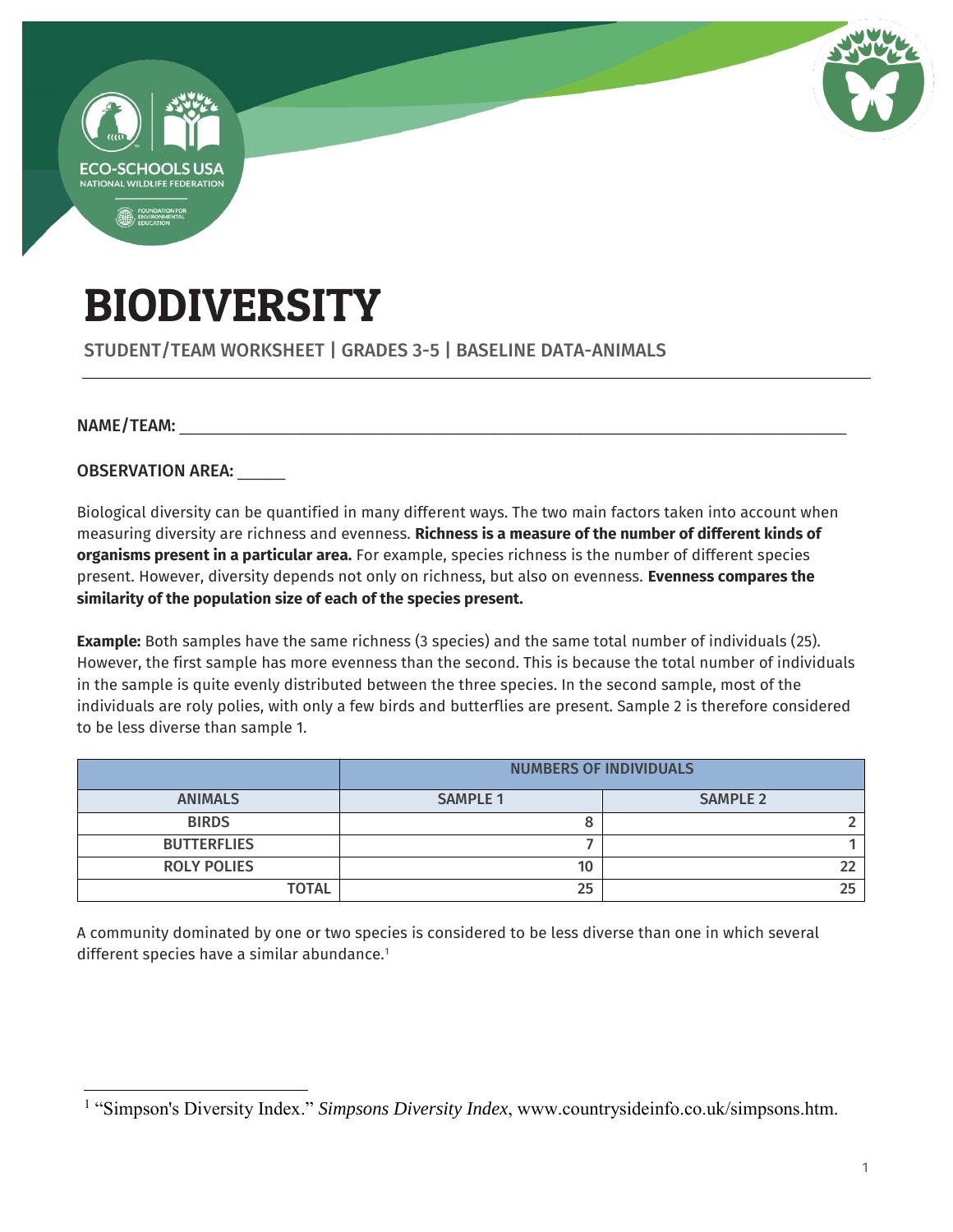

### BIODIVERSITY GRADES 3-5 | BASELINE DATA-ANIMALS



The team needs to observe the entire space. Slowly look up, down and all around the observation area, including the ground. When looking up, are there birds flying by? Is there a lizard on the tree? Are there beetles under a rock, etc.?

Use the iNaturalist SEEK app or Google Lens app, local field guides and/or local experts to provide identification assistance. If the name of the animal cannot be found enter a description.

| $\overline{1}$ .<br><b>CATEGORY</b><br>(BIRDS, MAMMALS,<br>INVERTEBRATES, AMPHIBIANS,<br><b>REPTILES, FISH)</b> | <b>NAME OR DESCRIPTION</b> | <b>QUANTITY</b> | <b>ALIVE</b>   | DEAD |
|-----------------------------------------------------------------------------------------------------------------|----------------------------|-----------------|----------------|------|
| <b>EXAMPLE: REPTILE</b>                                                                                         | <b>GREEN ANOLE</b>         | $\overline{2}$  | $\overline{2}$ |      |
|                                                                                                                 |                            |                 |                |      |
|                                                                                                                 |                            |                 |                |      |
|                                                                                                                 |                            |                 |                |      |
|                                                                                                                 |                            |                 |                |      |
|                                                                                                                 |                            |                 |                |      |
|                                                                                                                 |                            |                 |                |      |
|                                                                                                                 |                            |                 |                |      |
|                                                                                                                 |                            |                 |                |      |
| <b>TOTALS</b>                                                                                                   |                            |                 |                |      |

2. Total number of animals combined from the team's observation area. \_\_\_\_\_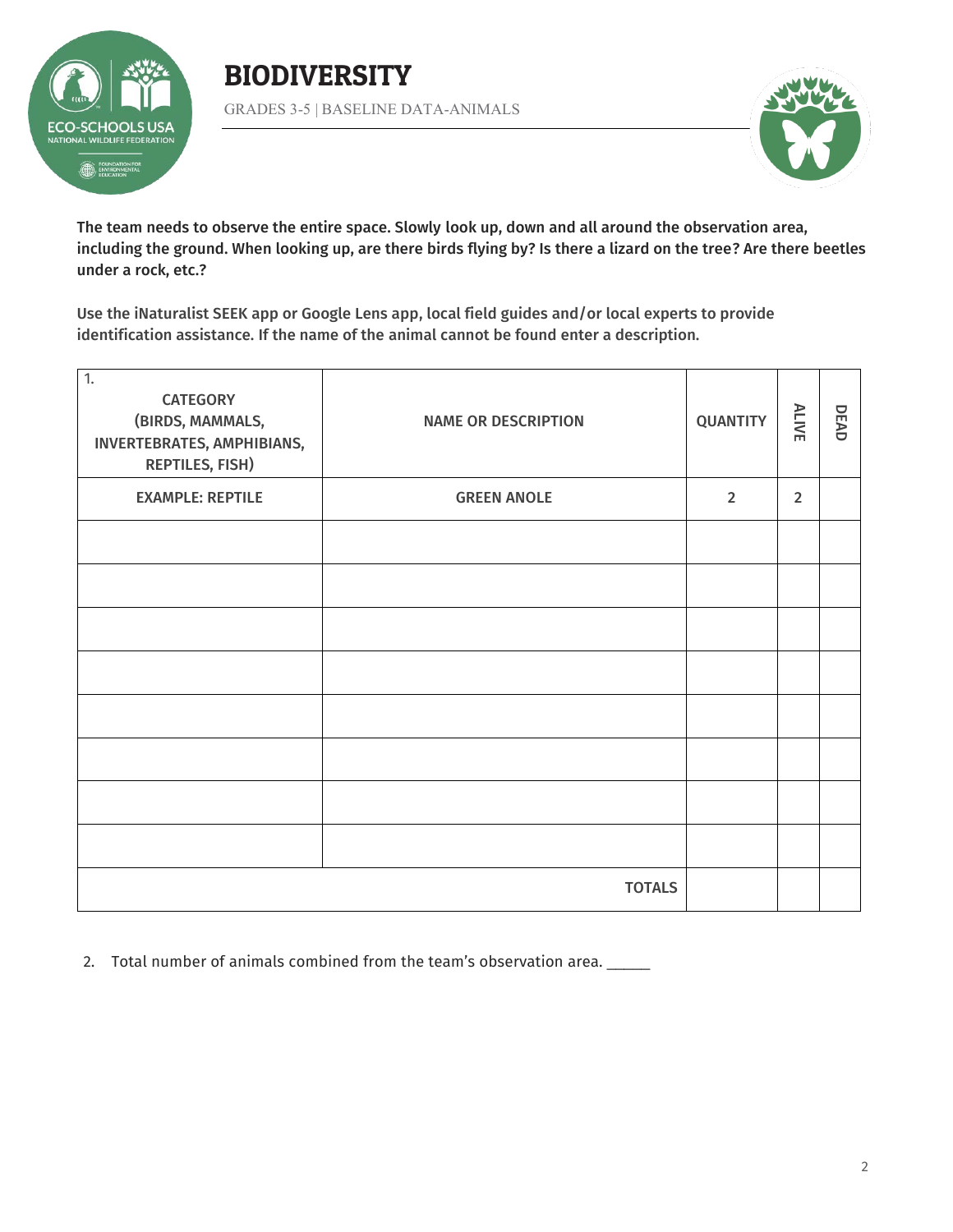

## BIODIVERSITY

GRADES 3-5 | BASELINE DATA-ANIMALS



#### 3. **Richness**

Number of different bird types \_\_\_\_\_

#### 4. **Richness**

Number of different mammal types \_\_\_\_\_

#### 5. **Richness**

Number of different invertebrate types \_\_\_\_\_

#### 6. **Richness**

Number of different amphibian types \_\_\_\_\_

#### 7. **Richness**

Number of different reptile types \_\_\_\_\_

#### 8. **Richness**

Number of different fish types \_\_\_\_\_

#### 9. **Evenness**

Number of each different type of bird. For example: 5 crows and 2 blue jays

#### 10. **Evenness**

Number of each different type of mammal.

### 11. **Evenness**

Number of each different type of invertebrate.

#### 12. **Evenness**

Number of each different type of amphibian.

#### 13. **Evenness**

Number of each different type of reptile.

#### 14. **Evenness**

Number of each different type of fish.